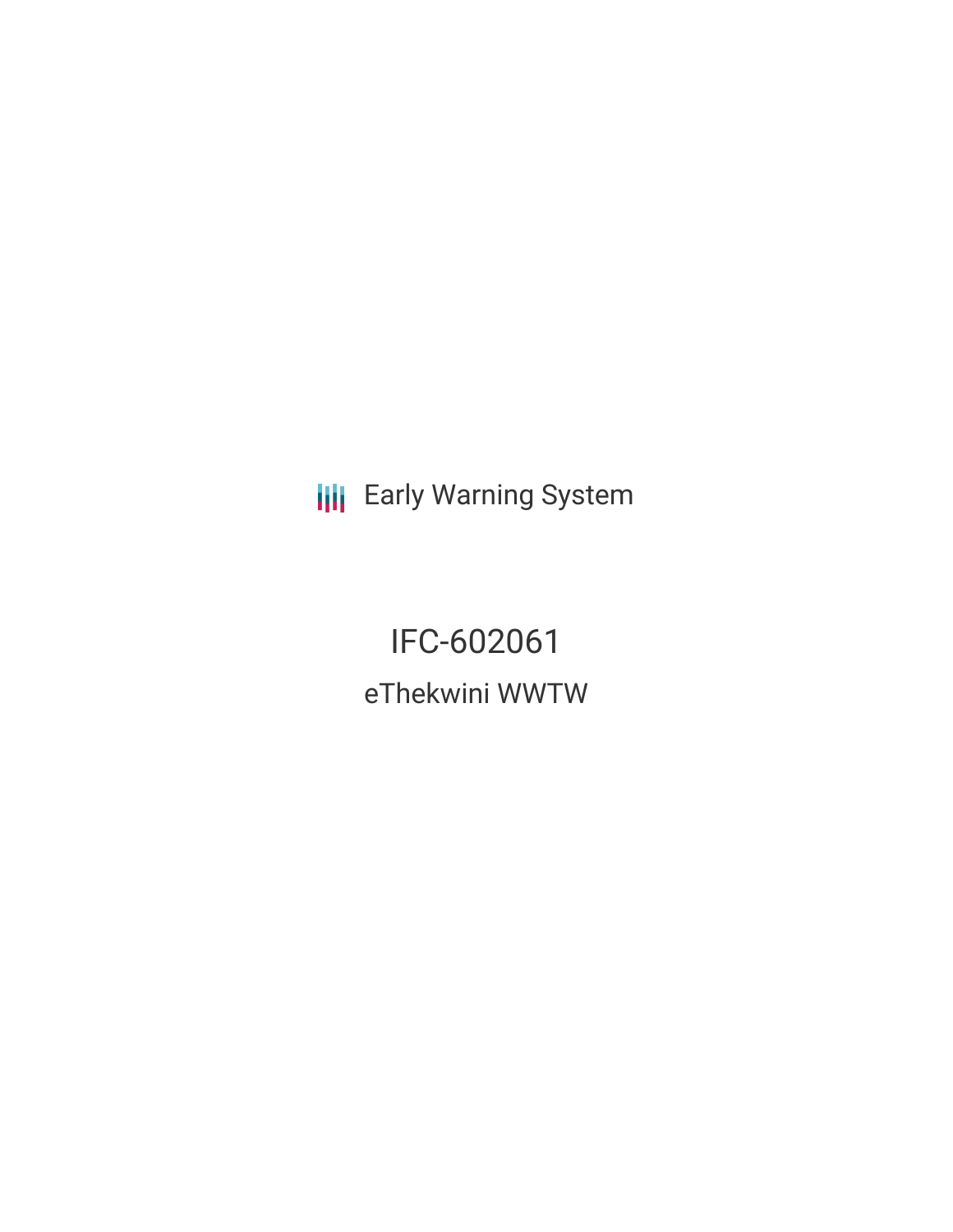# **Quick Facts**

| <b>Countries</b>              | South Africa                                  |
|-------------------------------|-----------------------------------------------|
| <b>Financial Institutions</b> | International Finance Corporation (IFC)       |
| <b>Status</b>                 | Active                                        |
| <b>Bank Risk Rating</b>       |                                               |
| <b>Voting Date</b>            | 2017-05-19                                    |
| <b>Borrower</b>               | eThekwini municipality of the city of Durban. |
| <b>Sectors</b>                | <b>Water and Sanitation</b>                   |
| <b>Investment Type(s)</b>     | <b>Advisory Services</b>                      |
|                               |                                               |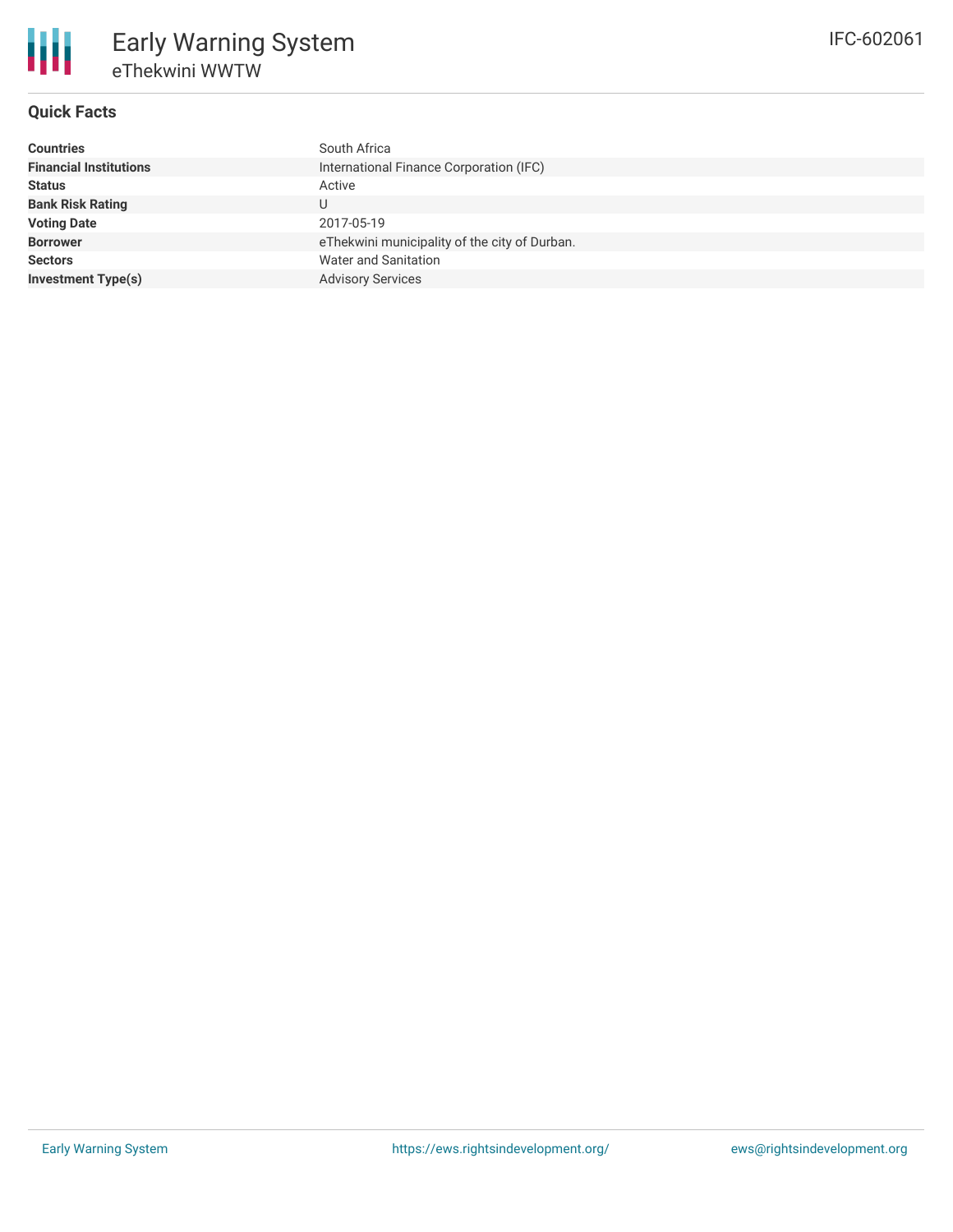

## **Project Description**

eThekwini Water and Sanitation is a unit of the eThekwini municipality of the city of Durban. EWS has adopted an ambitious strategy aimed at improving the levels of service, increasing the availability and reliability of water resources, improving energy and operational efficiency, and reducing environmental pollution through a program of Public Private Partnership ("PPP") transactions.

IFC shall provide strategic advisory services to EWS on the implementation of the PPP Program.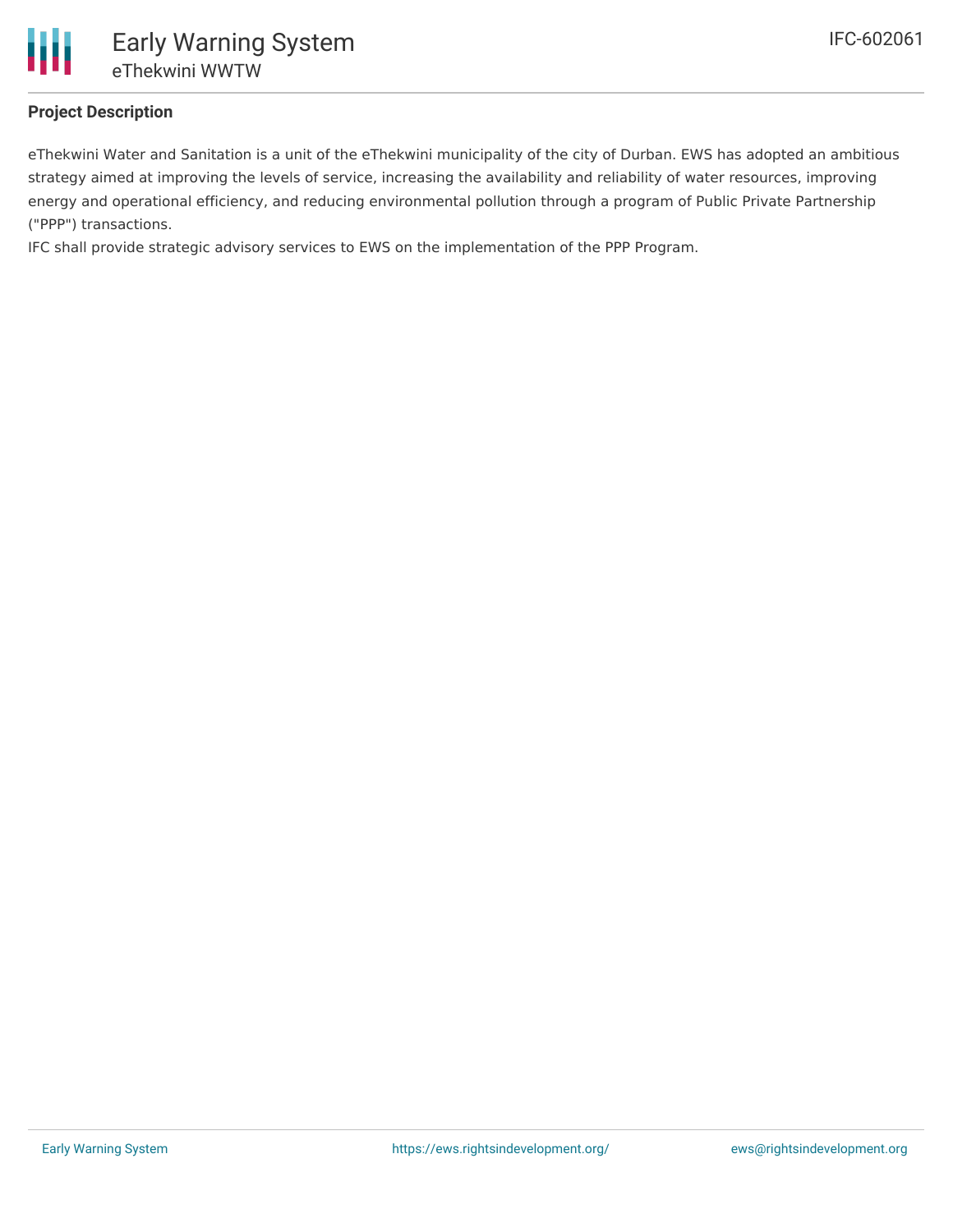### **Investment Description**

• International Finance Corporation (IFC)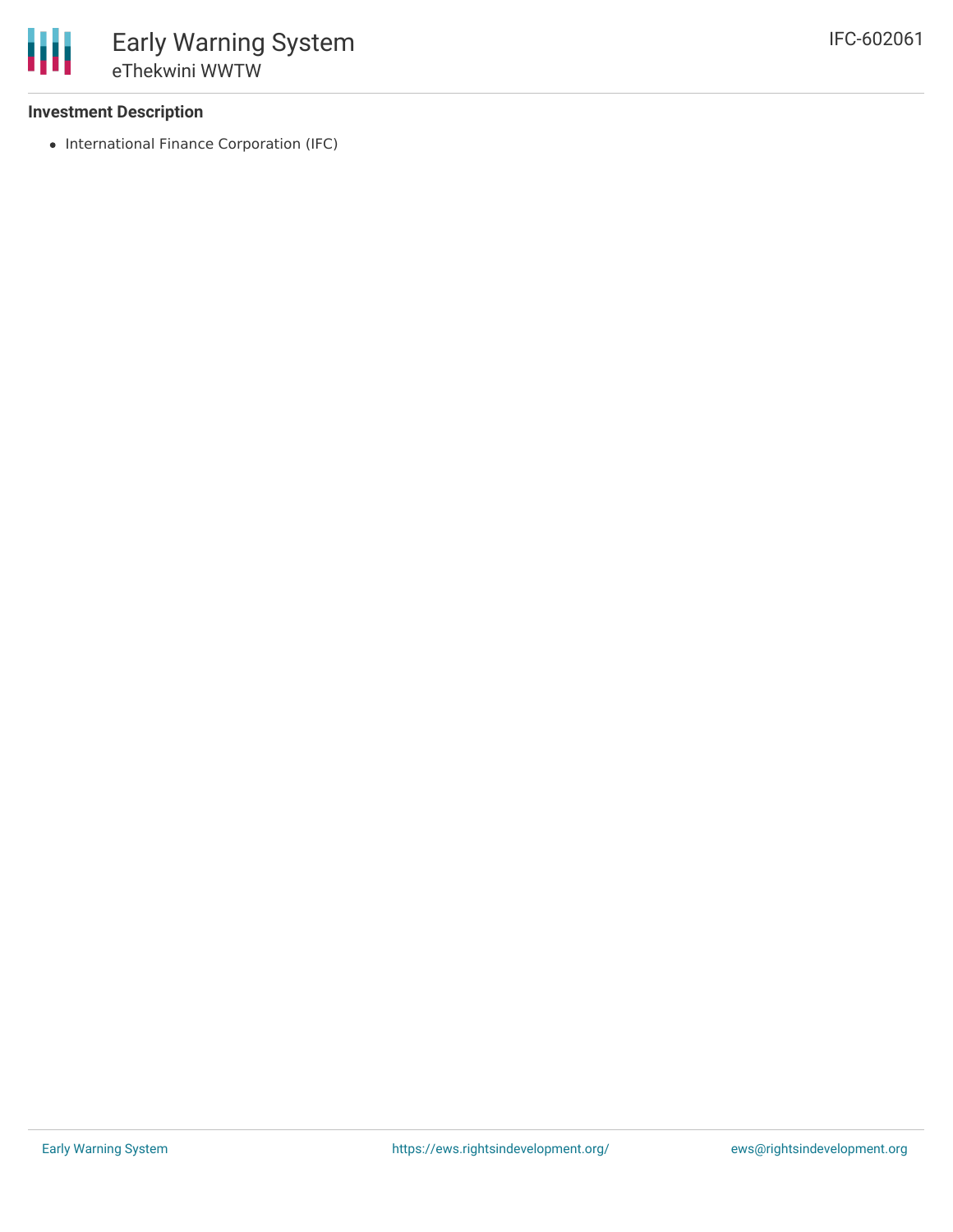

# IFC-602061

## **Contact Information**

ACCOUNTABILITY MECHANISM OF IFC

The Compliance Advisor Ombudsman (CAO) is the independent complaint mechanism and fact-finding body for people who believe they are likely to be, or have been, adversely affected by an IFC or MIGA- financed project. If you submit a complaint to the CAO, they may assist you in resolving a dispute with the company and/or investigate to assess whether the IFC is following its own policies and procedures for preventing harm to people or the environment. If you want to submit a complaint electronically, you can email the CAO at CAO@worldbankgroup.org. You can learn more about the CAO and how to file a complaint at http://www.cao-ombudsman.org/